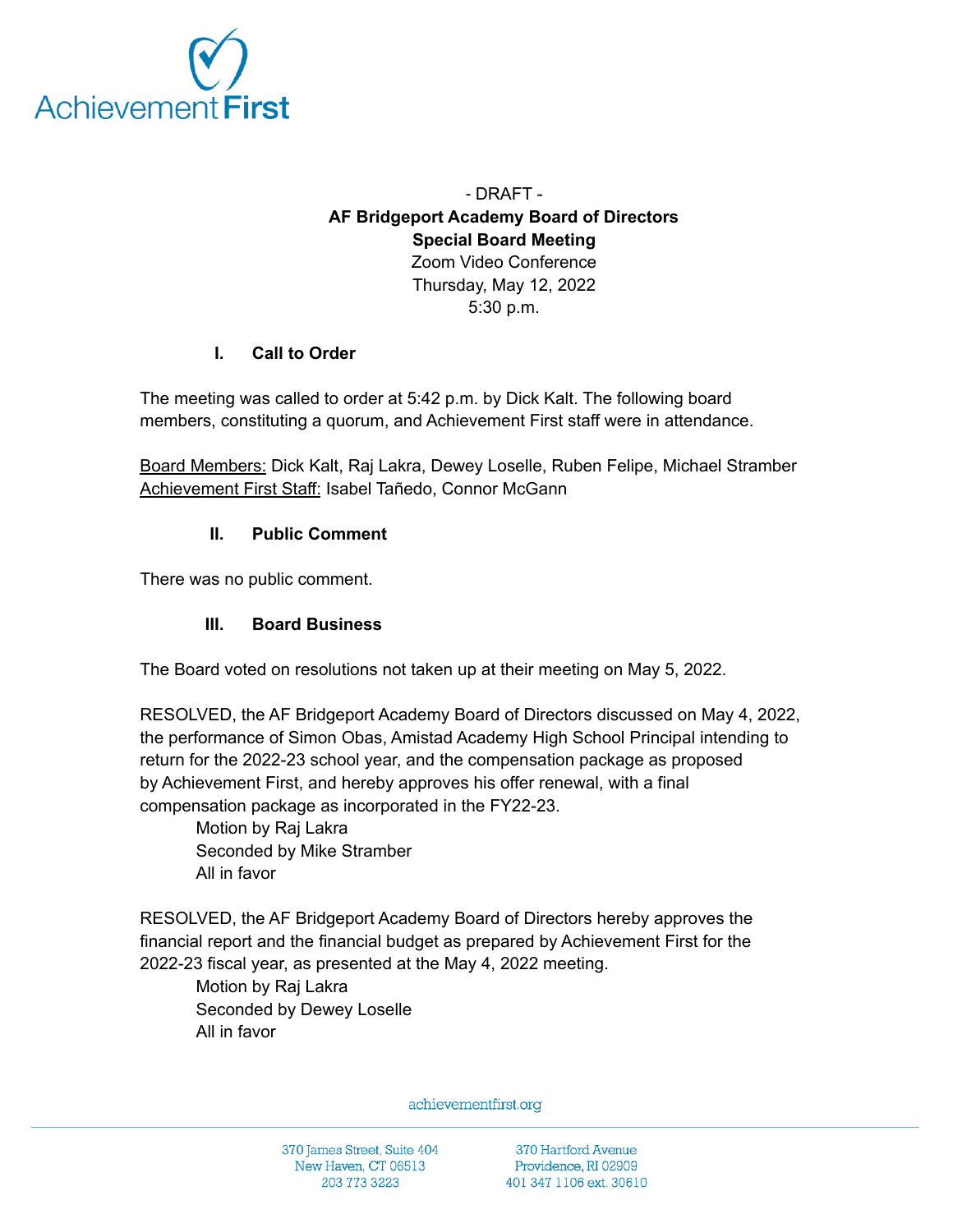

RESOLVED, the AF Bridgeport Academy Board of Directors hereby ratifies the re-appointment of CohnReznick to perform the financial audit of the 2021-22 fiscal year and prepare the IRS Form 990s.

Motion by Raj Seconded by Dewey All in favor

RESOLVED, Pursuant to C.G.S. Section 10-215f, the board of education or governing authority certifies that all food items offered for sale to students in the schools under its jurisdiction, and not exempted from the Connecticut Nutrition Standards published by the Connecticut State Department of Education, will comply with the Connecticut Nutrition Standards during the period of July 1, 2022, through June 30, 2023. This certification shall include all food offered for sale to students separately from reimbursable meals at all times and from all sources, including but not limited to school stores, vending machines, school cafeterias, culinary programs, and any fundraising activities on school premises sponsored by the school or non-school organizations and groups.

The board of education or governing authority will allow the sale to students of food items that do not meet the Connecticut Nutrition Standards provided that the following conditions are met: 1) the sale is in connection with an event occurring after the end of the regular school day or on the weekend; 2) the sale is at the location of the event; and 3) the food items are not sold from a vending machine or school store. An "event" is an occurrence that involves more than just a regularly scheduled practice, meeting, or extracurricular activity. For example, soccer games, school plays, and interscholastic debates are events but soccer practices, play rehearsals, and debate team meetings are not. The "regular school day" is the period from midnight before to 30 minutes after the end of the official school day. "Location" means where the event is being held and must be the same place as the food sales.

Motion by Raj Lakra Seconded by Mike Stramber All in favor

RESOLVED, the AF Bridgeport Academy Board of Directors hereby ratifies the re-election of the following directors as follows:

Dick Kalt, 3 year term ending June 30, 2025 Michael Strambler, 3 year term ending June 30, 2025 Rajeev Lakra, 3 year term ending June 30, 2025 Ebrima Jobe, 2 year term ending June 30, 2024 Dewey Loselle, 3 year term ending June 30, 2025

achievementfirst.org

370 James Street, Suite 404 New Haven, CT 06513 203 773 3223

370 Hartford Avenue Providence, RI 02909 401 347 1106 ext. 30610